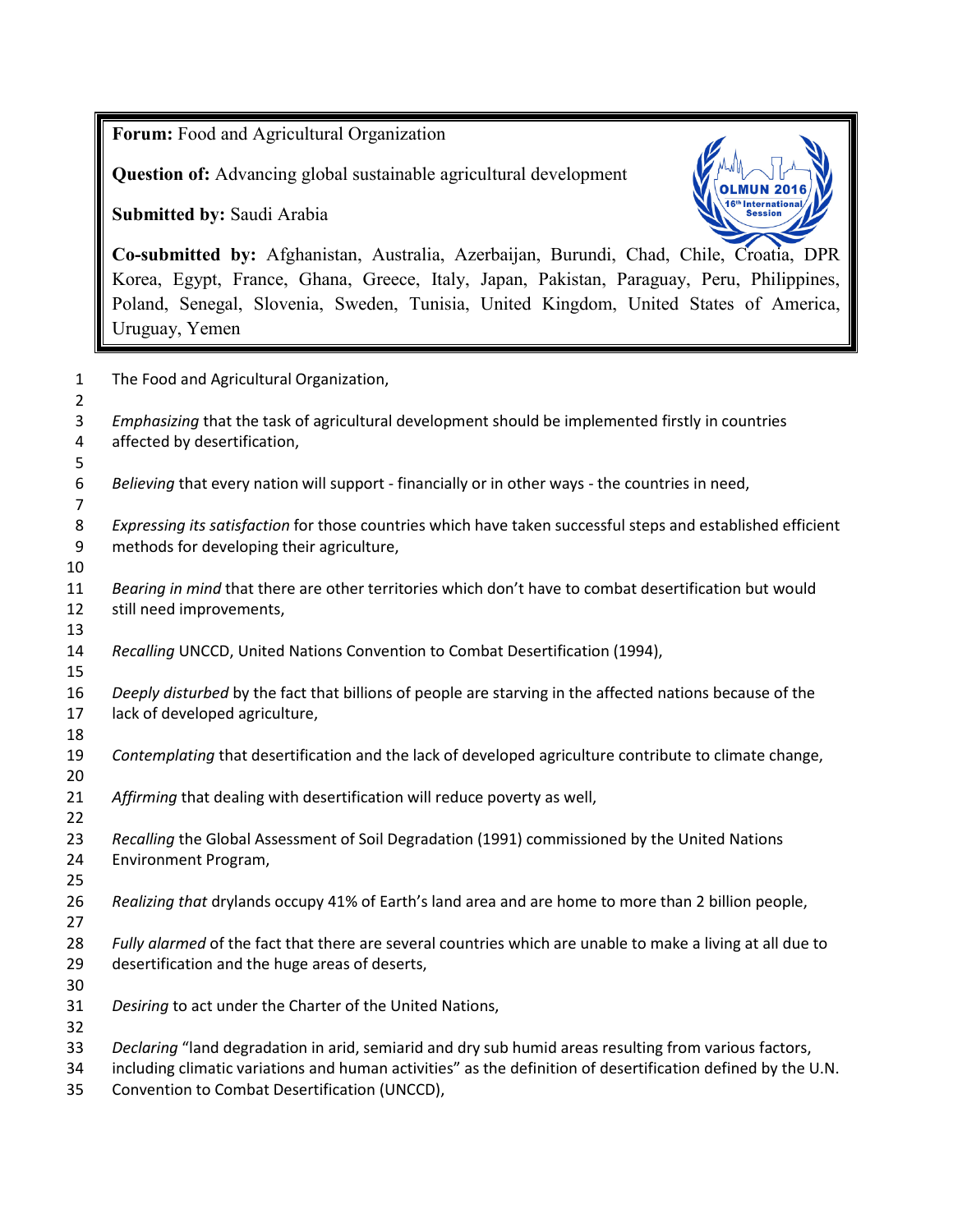| 36 |    |                                                                                                  |
|----|----|--------------------------------------------------------------------------------------------------|
| 37 |    |                                                                                                  |
| 38 |    | 1. Asks member states to remodel current land related production practices in an environmentally |
| 39 |    | sustainable manner, to counter the increasing negative effects of:                               |
| 40 |    | a. Desertification,                                                                              |
| 41 |    | b. Water and wind erosion,                                                                       |
| 42 |    | Land fertility decline,<br>c.                                                                    |
| 43 |    | Salinization,<br>d.                                                                              |
| 44 |    | e. Waterlogging,                                                                                 |
| 45 |    | f.<br>Lowering of the water table,                                                               |
| 46 |    | Deforestation,<br>g.                                                                             |
| 47 |    | h. Forest degradation,                                                                           |
| 48 |    | Decreasing soil quality,<br>i.                                                                   |
| 49 |    | Increasing greenhouse gas emissions,<br>j.                                                       |
| 50 |    | Increasing use of herbicides and pesticides,<br>k.                                               |
| 51 |    | Threatening the habitats of wild life;<br>I.                                                     |
| 52 |    |                                                                                                  |
| 53 | 2. | Requests the summarization of multiple projects concerning the issue                             |
| 54 |    | named "Summarization of Projects to Advance Sustainable Agriculture" (SPASA),<br>a.              |
| 55 |    | b. with which, collaborating with professionals and non-governmental organizations,              |
| 56 |    | would survey the current status of each affected country on the topic of desertification,        |
| 57 |    | c. the project should be financed by the Food and Agricultural Organization, G20 nations         |
| 58 |    | depending on their GDP and non-governmental organizations,                                       |
| 59 |    | d. in order to find and highlight those territories where the stopping of desertification is     |
| 60 |    | the most urging,                                                                                 |
| 61 |    | e. in order to centralize the projects but at the same time let them work individually,          |
| 62 |    | in order to help with the finding and elaboration of unique and proper solutions;<br>f.          |
| 63 |    |                                                                                                  |
| 64 | 3. | Recommends for all affected LEDCs to start intensive farming after the establishment of SPASA    |
| 65 |    | with:                                                                                            |
| 66 |    | asking financial help from the World Bank in case the country does not have well-<br>a.          |
| 67 |    | founded financial background to purchase the below mentioned mechanisms and                      |
| 68 |    | technologies,                                                                                    |
|    |    | b.                                                                                               |
| 69 |    | the improvement of mechanism used in agriculture,                                                |
| 70 |    | the use of fertilizer in order to not let the land drain,<br>c.                                  |
| 71 |    | d. the improvement of some vegetation in order to:                                               |
| 72 |    | i. make them resistant against diseases,                                                         |
| 73 |    | be able to have more farm production in less spacious areas;<br>ii.                              |
| 74 |    |                                                                                                  |
| 75 | 4. | Congratulates all nations that support countries in need with aid that is not bound to any       |
| 76 |    | conditions that will harm the country's economy, people, ecology or politics and asks them to    |
| 77 |    | keep sending them until the implemented methods have proven their efficiency and until the       |
| 78 |    | given countries are able to deal with the problem on their own;                                  |
| 79 |    |                                                                                                  |
| 80 |    |                                                                                                  |
| 81 |    |                                                                                                  |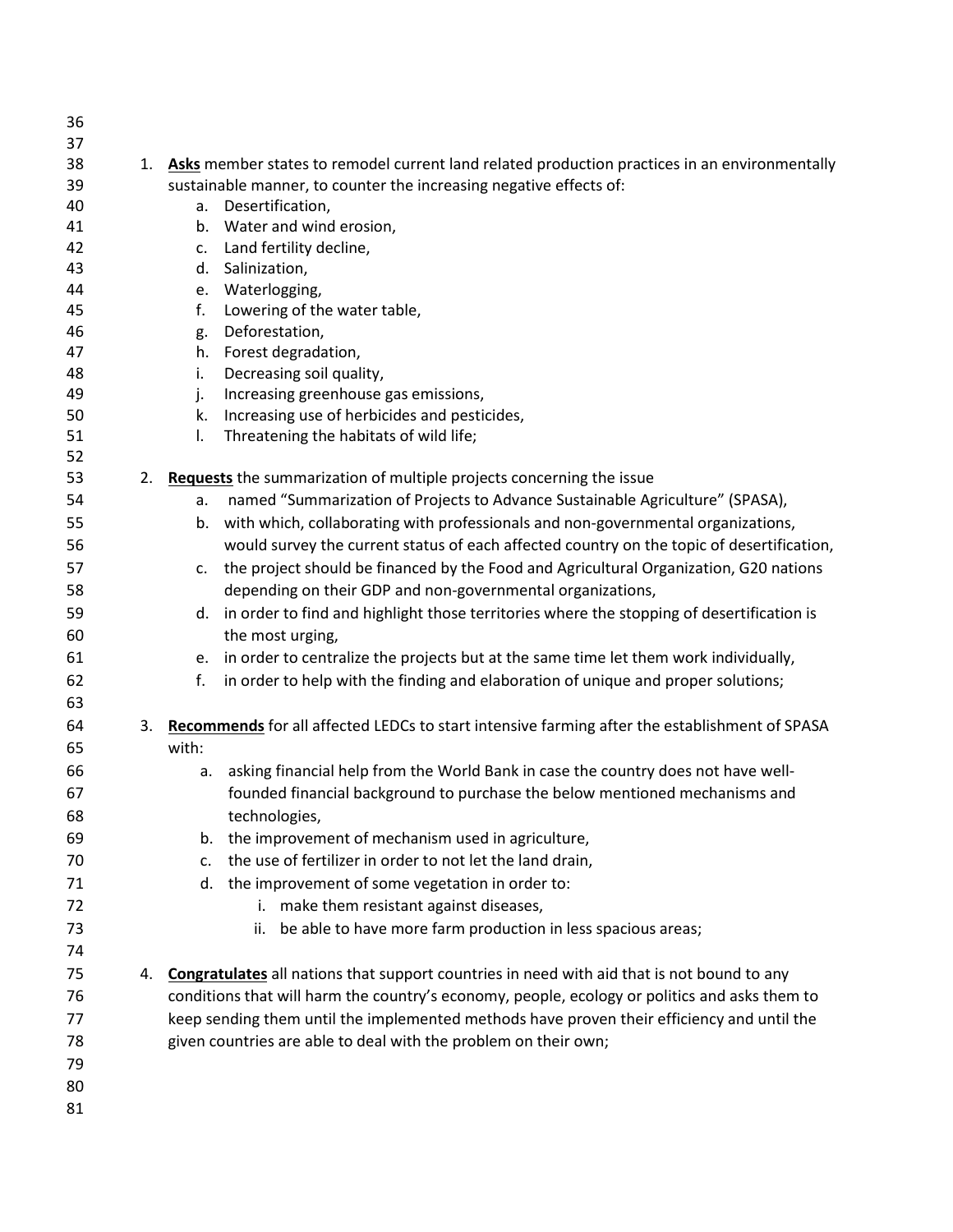| 82  |    |                                                                                                        |
|-----|----|--------------------------------------------------------------------------------------------------------|
| 83  | 5. | <b>Encourages</b> all nations to take advantage of their geographical presets for example nations      |
| 84  |    | which have highlands to contemplate the advantages of:                                                 |
| 85  |    | a. terrace tillage as it could be established and would provide an effective solution in those         |
| 86  |    | areas which have the possibility to create such things,                                                |
| 87  |    | building out irrigation systems if they are needed and if the unexploited areas could be<br>b.         |
| 88  |    | suitable for plant cultivation;                                                                        |
| 89  |    |                                                                                                        |
| 90  | 6. | Supports the creation of artificial lakes and rivers in combination with a program with the same       |
| 91  |    | scheme of the Great Green Wall project where it would help solving the problem and would               |
| 92  |    | encourage all affected nations to ask for financial help from NGOs and other nations which have        |
| 93  |    | developed agriculture and a stable financial background which                                          |
| 94  |    | a. is needed in order to avoid soil degradation by the green vegetation,                               |
| 95  |    | and encourages all affected nations to ask for financial help from their supporter nations<br>b.       |
| 96  |    | which have a stable financial background and to involve non-governmental                               |
| 97  |    | organizations working in the given countries;                                                          |
| 98  |    |                                                                                                        |
| 99  | 7. | <b>Encourages</b> each nation to support all projects which are engaged in fount and water drainage    |
| 100 |    | systems;                                                                                               |
| 101 |    |                                                                                                        |
| 102 | 8. | Recommends that member states improve the irrigation systems of farms by introducing for               |
| 103 |    | example the drip irrigation system to ensure maximum productivity of food growth as well as to         |
| 104 |    | develop methods to collect precipitation;                                                              |
| 105 |    |                                                                                                        |
| 106 | 9. | Calls upon all affected nations to support the prevention of desertification by the:                   |
| 107 |    | introduction of alternative livelihoods that have less impact on dry land resources since<br>a.        |
| 108 |    | these livelihoods benefit from the unique advantages of dry lands such as permanently                  |
| 109 |    | producible solar power,                                                                                |
| 110 |    | b. creation of economic opportunities in urban centers and areas outside dry lands;                    |
| 111 |    |                                                                                                        |
| 112 |    | 10. Supports the cultivation of previously sown but currently unused pieces of land over previously    |
| 113 |    | uncultivated pieces of land;                                                                           |
| 114 |    |                                                                                                        |
| 115 |    | 11. Calls upon developed countries to increase investment in desalination methods and to share         |
| 116 |    | such technologies with countries exposed to desertification or determined to pursue the                |
| 117 |    | aforementioned projects;                                                                               |
| 118 |    |                                                                                                        |
| 119 |    | 12. Suggests all nations, especially countries which are connected to the ocean, to eliminate illegal, |
| 120 |    | unreported and unregulated fishing by increasing ocean supervision, which                              |
| 121 |    | prevents overfishing of the Oceans and improves sustainable sustenance,<br>а.                          |
| 122 |    | b. enhances sustainably the growing fishery sector and helps to strengthen food security,              |
| 123 |    | wealth creation and employment;                                                                        |
| 124 |    |                                                                                                        |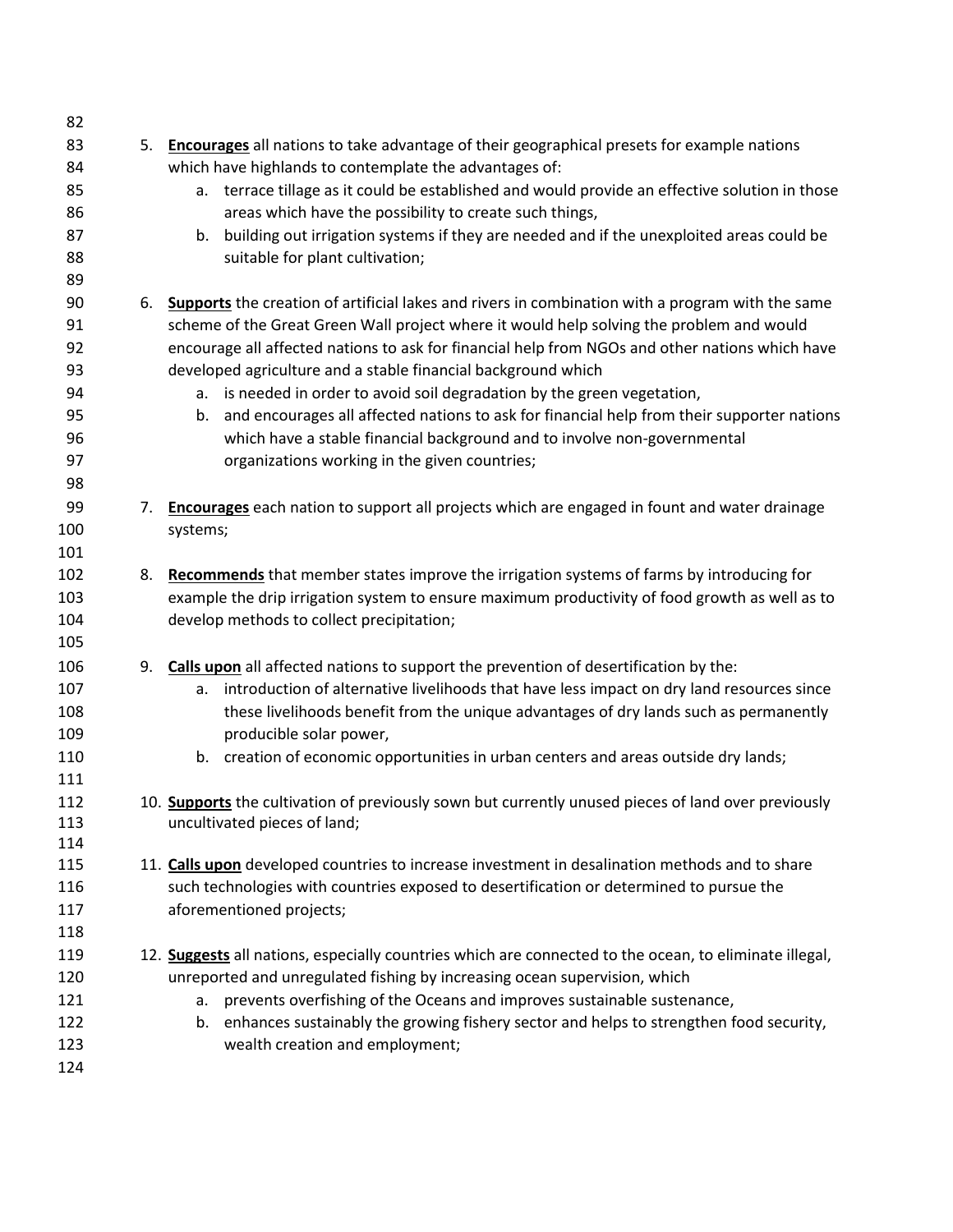| 125 | 13. Urges countries receiving water from the same river or lake to cooperate in distributing its      |
|-----|-------------------------------------------------------------------------------------------------------|
| 126 | water and managing it, and to refrain from interfering with its natural functioning unless            |
| 127 | regional consensus is achieved;                                                                       |
| 128 |                                                                                                       |
| 129 | 14. <b>Further recommends</b> considering the ideas of Paul Kaiser, a US-American farmer, whose ideas |
| 130 | consist of:                                                                                           |
| 131 | a. intervening as little as possible in the grounds ecosystem by cutting back agricultural            |
| 132 | procedures such as ploughing or airing and using fewer machines that have an impact                   |
| 133 | on the ground because they are destroying essential microorganisms,                                   |
| 134 | b. fostering yields by leaving plants and roots on the fields,                                        |
| 135 | showing that agriculture is also effective without masses of water by removing sprinkler<br>c.        |
| 136 | systems and ploughing and using ducted systems instead of them,                                       |
| 137 | d. stimulating microbiological processes which guarantee enormous productivity, by,                   |
| 138 | avoiding monocultures,<br>i.                                                                          |
| 139 | ii.<br>keeping the ground moist by taking care that plants receive enough shadow in                   |
| 140 | order to allow microorganisms, which are able to corrode matter such as stone,                        |
| 141 | to get up to the surface,                                                                             |
| 142 | e. ensuring an effective usage of the ground by reducing pesticides and increasing                    |
| 143 | conservative practices such as caring for shadow, which is more effective and is far more             |
| 144 | sustainable than pesticides,                                                                          |
| 145 | growing seedlings in greenhouses,<br>f.                                                               |
| 146 | using compost, which is an effective and natural fertilizer and would otherwise be lying<br>g.        |
| 147 | on disposal sites, where it emits climate-damaging gases such as methane and carbon                   |
| 148 | dioxide,                                                                                              |
| 149 | h. the possibility to decentralize agriculture because farms like that do not benefit from            |
| 150 | enlargements;                                                                                         |
| 151 |                                                                                                       |
| 152 | 15. Encourages all nations to collaborate in the research of GMOs if possible, and share results      |
| 153 | globally, in order to improve the sustainability of agriculture worldwide;                            |
| 154 |                                                                                                       |
| 155 | 16. Endorses further meetings regarding the issue under the FAO, cooperating with the UNEP in         |
| 156 | order to see the success of the implemented expansions and to invent the further processions          |
| 157 | of the development;                                                                                   |
| 158 |                                                                                                       |
| 159 | 17. Recommends nations to provide certain education to produce highly-qualified specialists in this   |
| 160 | field and to inform consumers about sustainable agriculture;                                          |
| 161 |                                                                                                       |
| 162 |                                                                                                       |
| 163 |                                                                                                       |
| 164 |                                                                                                       |
|     | 18. Further recommends being open to new agricultural technologies such as                            |
| 165 | vertical farming, which has proved sustainable at research projects such as Linköping<br>а.           |
| 166 | (Sweden) or Kyoto (Japan), especially considering the fact that the urban population is               |
| 167 | expected to grow up to 6 billion,                                                                     |